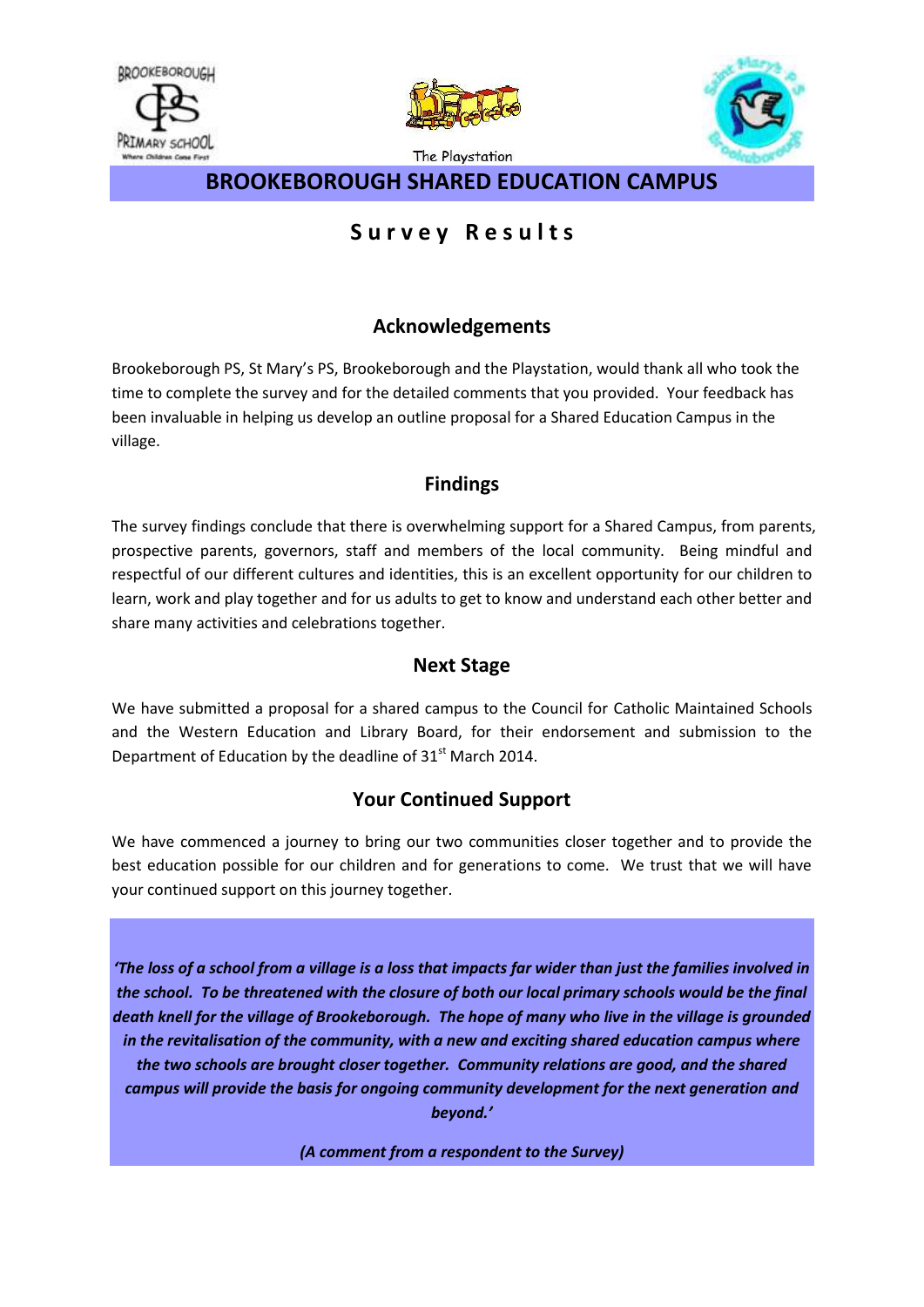#### **BROOKEBOROUGH SHARED EDCUATION CAMPUS - SURVEY RESULTS**

#### **Introduction**

Following a request at a joint parents' meeting of the two school communities, St Mary's PS, Brookeborough and Brookeborough PS, on 27<sup>th</sup> February 2014, a survey was undertaken to ascertain the support for a shared campus in Brookeborough. The survey was conducted from 10<sup>th</sup> March to  $21<sup>st</sup>$  March 2014, with questionnaires issued to parents by the two primary schools and the playgroup (Playstation). Two public meetings were also held where the surveys were made available and the survey was also available on-line on the Fermanagh Trust website, for completion. This is an analysis of the survey findings.

#### **Q1: Response to the Survey**

A total of 117 completed surveys were returned from parents, staff, governors & committee members, and others including prospective parents.



#### **Q2: Support for continuation of cross-community work between schools**

97% of respondents are supportive of the on-going cross-community work between the 2 primary schools in Brookeborough and they would like to see it continued. Just one respondent was not supportive of the co-operation between the schools and one didn't know.

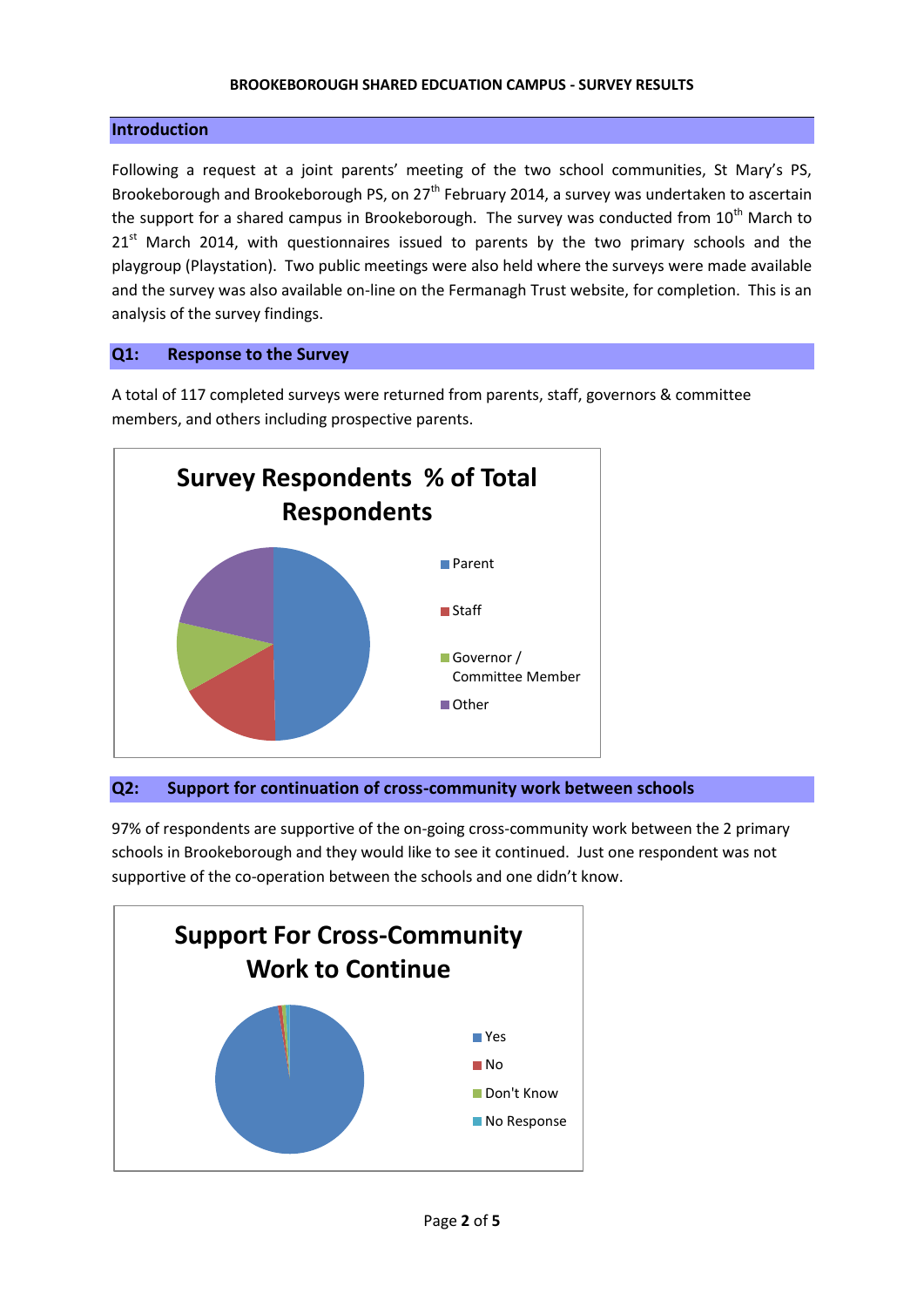#### **BROOKEBOROUGH SHARED EDCUATION CAMPUS - SURVEY RESULTS**

### **Q3: Support for Shared Campus**

93% of the respondents (i.e. 109 respondents) stated that they supported the proposal for a shared campus in Brookeborough, with 7 respondents (i.e. 6%) not sure. Just one respondent did not support the proposal.





Over 90% of respondents would like to see the Playstation to be part of the shared campus, but 2 respondents didn't want this and a further 8 were not sure.



## **Q5: After-Schools / Breakfast Club Included in Proposal**

87% of respondents would like to see an After-Schools Club and / or Breakfast club included in the proposal. 9% either weren't sure, or didn't agree.

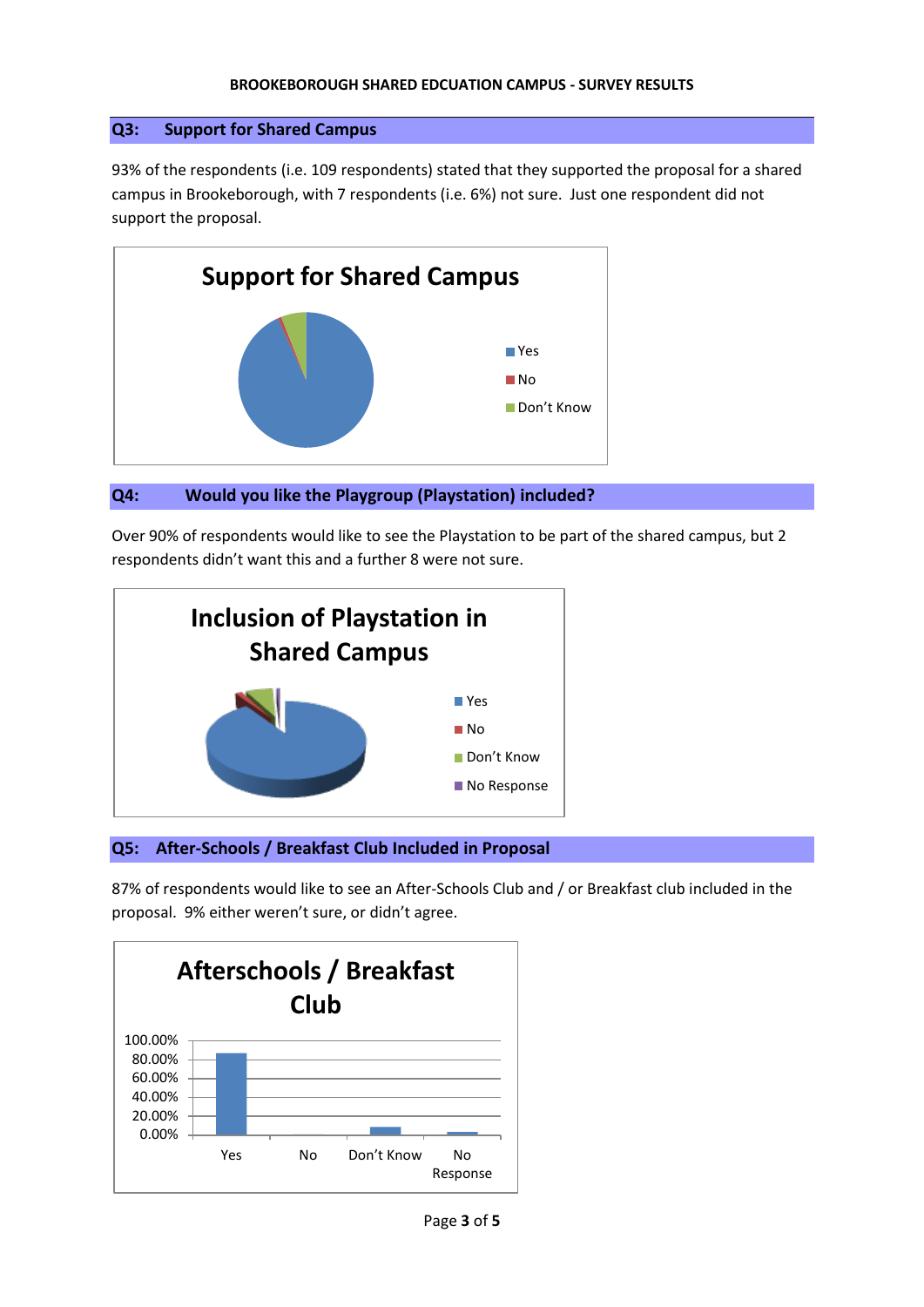## **Q6: Support for Sharing of Facilities**

The survey asked if you supported the sharing of a number of school facilities, i.e. canteen, playground, computer room and library. Almost all respondents want to see these facilities shared.



## **Q7: Other Shared School Activities**

The questionnaire asked respondents for their suggestions of what other shared facilities they would like to see. Eighty-five of the respondents gave a number of suggestions and many reported that due to the high level of on-going level of sharing between the schools, it is only natural that they would continue that and further develop it. The following are the most frequently reported suggestions.